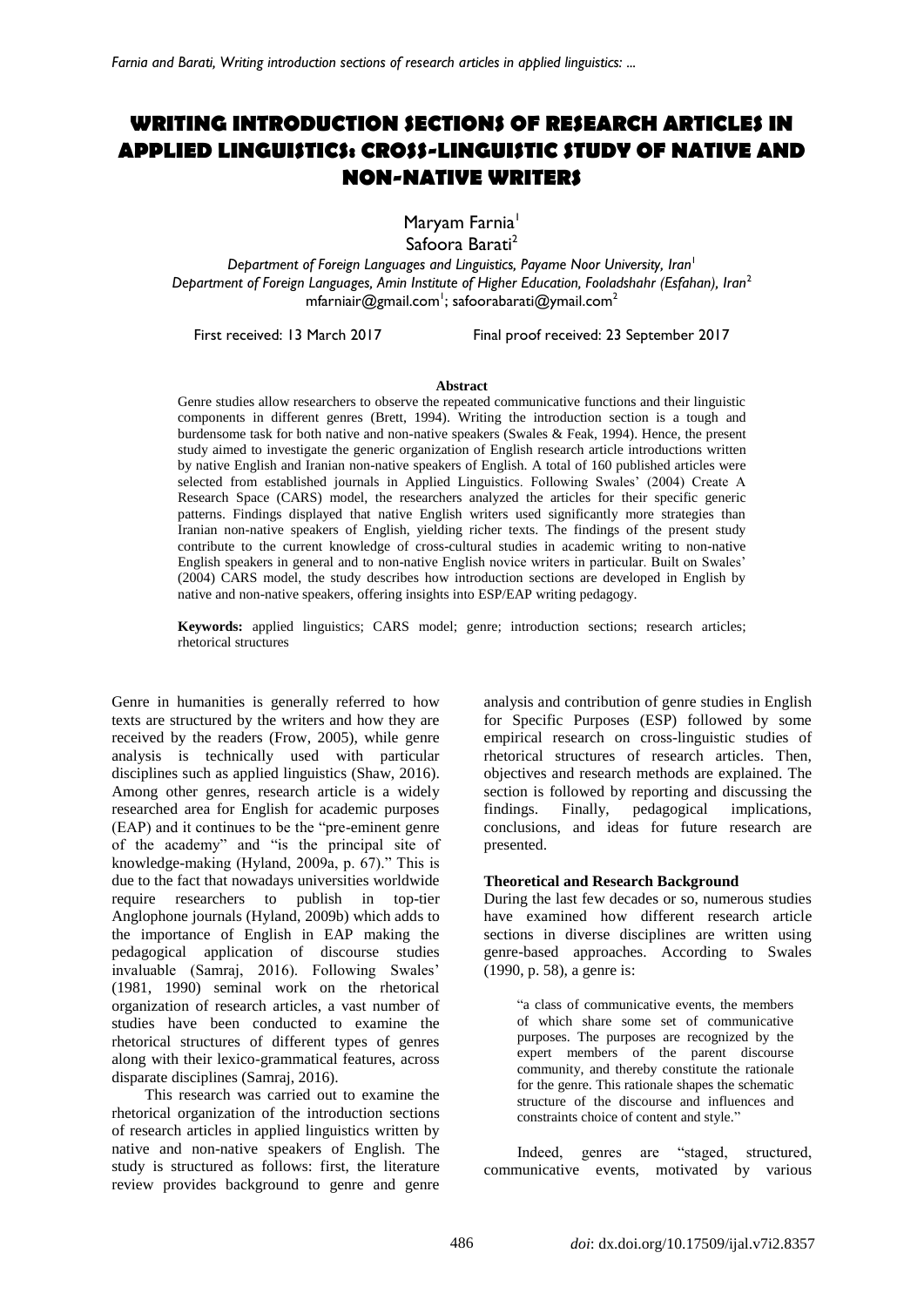communicative purposes, and performed by members of specific discourse communities" (Flowerdew, 2011, p. 140). Examples of genres include newspaper articles, political speeches, lectures, movies, different types of business letters, emails, Instagram comments, etc. Features of genre could be naturally acquired at home for first language speakers; however, they need to be taught to those who have little or no exposure to second language (L2) (Flowerdew, 2013).

In the tradition of ESP research, the focus has been on the implications of genre studies and analysis to assist non-native speakers of English to become proficient in the functions and linguistic conventions of texts in their disciplines and professions (Bhatia, 1993; Swales, 1990). In other words, ESP researchers are primarily concerned with teaching formal features of texts in order for non-native English students to master the rhetorical organization and stylistic features of the academic genres (Martín-Martín, 2013).

Swales stated that texts are developed in a sequenced and staged manner, technically known as moves and steps. The most well-known model of these sequential patterns which could be obligatory or optional with variations in sequence and frequencies is Swales' (1990) CARS (Create-A-<br>Research-Space) structure suggested for Research-Space) structure suggested for introduction sections of research articles (henceforth RAs), which leads to a large number of studies on rhetorical examination of introduction sections of RAs across disciplines and languages. The result of these studies prompted Swales (2004) to modify his framework and to accommodate more genres. Swales' (2004) extended framework for introduction sections discusses three major moves with some relevant steps: Move 1, establishing a territory; Move 2 establishing a niche; and Move 3, occupying the niche.

Many studies on introduction sections of research articles have only focused on one move in different disciplines and languages (Samraj, 2016). Some studies found out that some languages like Malay (Ahmad, 1997) and Swedish (Fredrickson & Swale, 1994) avoid using Move 2, i.e., establishing a niche which could prove challenging for writers of those languages when planning to submit to highimpact English journals where stating the research gap is of great importance (Samraj, 2016).

Duszak (1994) referred to the flexibility of Swales' model to analyze introduction sections of RAs by assisting the readers in what they can expect from the writer after reading the introduction. According to Duszak (1994, p. 299), moves have "a preliminary indicator of areas of (in)comparability among various writing styles". The CARS model, originally based on studies into the rhetorical structure of introductions of RAs and widely used in English Language Teaching (ELT) research, has been subjected to scrutiny and revision since 1981

and, as such, has been one of the chief models of genre analysis (Anthony, 1999).

Developing a well-written introduction section for an article is definitely a tough and burdensome task for both native and non-native speakers (Swales & Feak, 1994). In the last decades, the study of introduction sections has received growing attention from many researchers. The importance of studying this research article section stems from the fact that it serves:

the need to re-establish in the eyes of the discourse community the significance of the research field itself; the need to 'situate' the actual research in terms of that significance; and the need to show how this niche in the wider ecosystem will be occupied and defended (Swales, 1990, p. 142, cited in Hirano, 2009).

The structure of RA introductions and its variations in different disciplines (e.g. Abdullah, 2016; Habibi, 2008), and languages (e.g. Fallahi & Mobasher, 2007; Jalilifar, 2010; Khani & Tazik, 2010; Loi, 2007; Omidi & Farnia, 2016; Rahimi & Farnia, 2017; Sheldon, 2011) have been extensively investigated. For example, Sheldon (2011) researched rhetorical differences in RA introductions in Applied Linguistics written in English and Spanish by native and non-native speakers of English and native speakers of Spanish. A corpus of 54 RAs (18 in English L1, 18 in Spanish L1, and 18 in English L2) was analyzed based on Swales' (2004) model. The findings revealed that native speakers' writings more closely corresponded to Swales' model in terms of organization in comparison with L1 Spanish corpus which showed some culture-specific writing style.

In yet another research, Fakhri (2004) analyzed 28 RA introduction sections in humanities and social science journals written in Arabic language using Swales' (1990) CARS model. The findings showed variation in terms of organizations as few of the analyzed works seemed to fit into CARS framework. This researcher also found evidence of "Arabic discourse such as repetition and high-flown, ornamented expressions interact with rhetorical aspects of introduction (p.1119)". In a cross-cultural study, Hirano (2009) compared the rhetorical organization of introduction section of RAs in Applied Linguistics written in Brazilian Portuguese and English. To this aim, twenty RAs in each language were analyzed in the light of Swales' (1990) CARS model. It was observed that English articles followed Swales' pattern while Brazilian Portuguese followed a different organizational structure. By way of illustration, no explicit gap statement was found in Brazilian Portuguese corpus. The differences in Brazilian Portuguese were ascribed to their cultural norms, that is, "Brazilian scholars tend to favor solidarity, avoiding conflict with the local discourse community (p.246)."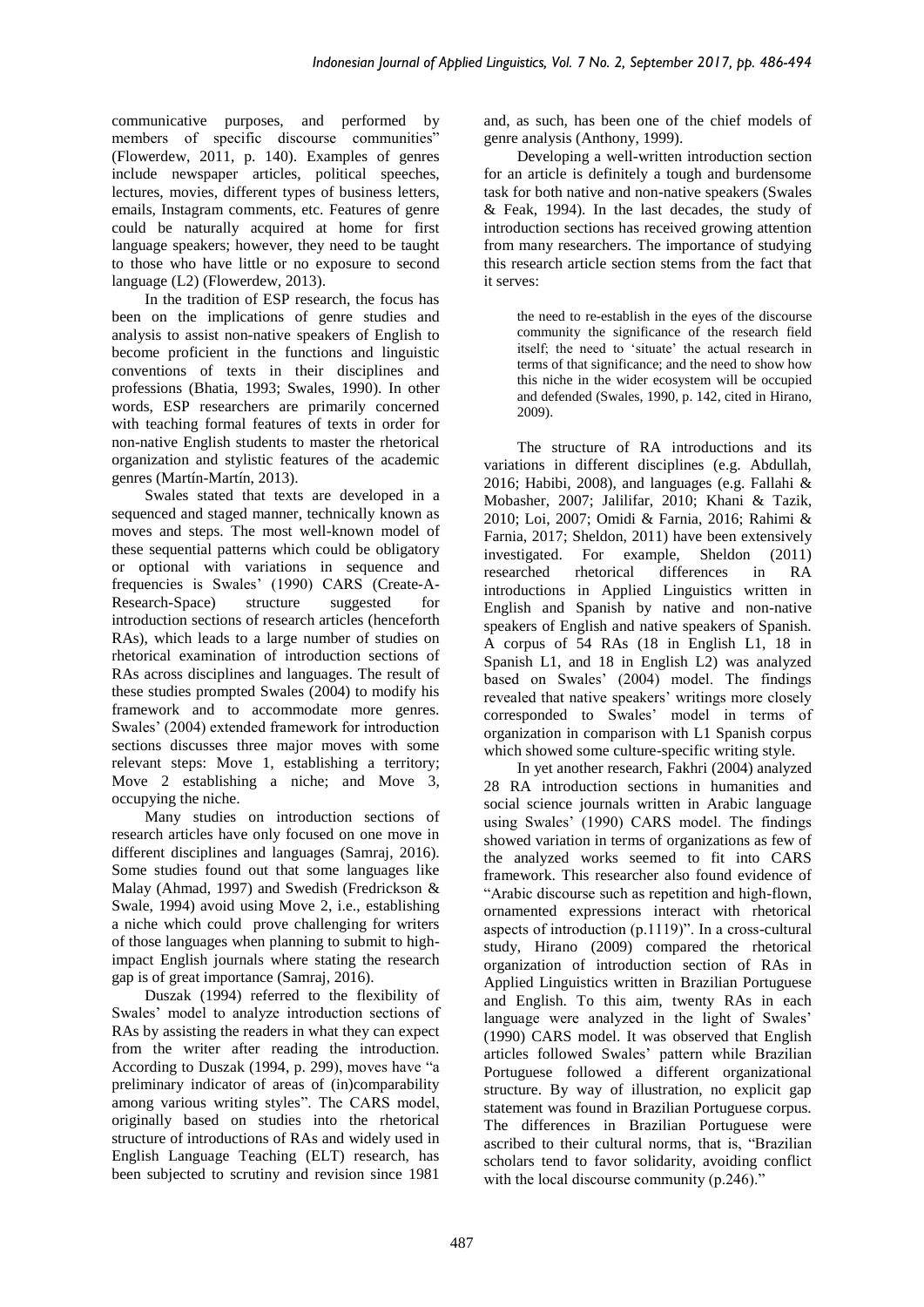Using Swales' (1990), Kanoksilaphatam (2007) and Nwogu's (1991) model, Khani and Tazik (2010) investigated the introduction and discussion sections of Applied Linguistics RAs published in local and international journals to examine the rhetorical structures in the corpus. They found no significant differences in terms of the obligatory moves of the introduction sections; however, significant differences in the discussion sections were observed. In a cross-disciplinary study, Habibi (2008) examined RA introductions in three disciplines, namely, ESP, Psycholinguists, and Sociolinguistics. The data consisting of 90 RAs were analyzed using Swales' (1990) CARS model. The researchers were able to show that despite variations in the use of rhetorical structures in the three fields, no significant differences were found in the introduction section of RAs. Moreover, since there were differences between the study corpus and that of Swales' model, Habibi (2008) suggested developing a more flexible and open-ended model.

Although the number of studies on genre introduction sections written by Iranian non-native speakers of English is abundant, there are few studies with introduction sections of applied linguistics research articles in focus. Therefore, based on Swales' (1990, 2004) two-level classification of moves and steps, the present study aims to examine the rhetorical structure in the introduction sections of Applied Linguistic RAs written by native speakers of English and Iranian non-native speakers of English. Thus, the objectives of the study were twofold:

- 1. To examine the rhetorical structures used in the introduction sections in Applied Linguistics RA written by native English and Iranian non-native speakers of English
- 2. To study the similarities and differences between the RA introduction sections written by native English and Iranian nonnative speakers of English

# **METHOD**

# **Corpus**

The data set included a total of 160 randomly selected RA introductions written by native speakers of English and Iranian non-native speakers of English from leading journals in Applied Linguistics published from 2010 to 2016. The Iranian nonnative speaker articles were selected from recognized local journals and the English native speaker corpora were selected from the article whose authors' academic affiliation was based in an English speaking country from leading English journals.

Swales (1990) identified four sections in each research article, namely Introduction, Method, Results and Discussion (IMRD). Therefore, each article selected for the present corpus started with Introduction or Introduction and Outline of the Study. To make sure they followed Swales' IMRD sections, the articles selected all reported in experimental studies.

# **Data Analysis**

The articles were analyzed based on Swales' (2004) CARS model for introduction sections of RAs. The model consists of three major moves (i.e. rhetorical patterns), namely, establishing a territory, establishing a niche, and occupying the niche. The corpus was read sentence by sentence to examine the rhetorical structures. In doing so, the occurrence of moves were identified based on Nwogu's (1997) definition of move as "a text segment made up of a bundle of linguistic features (lexical meanings, propositional meanings, illocutionary forces, etc. which gives the segment a uniform orientation and signal the content of discourse in it" (p. 114). Following previous studies (e.g. Atai & Fallah, 2004; Hirano, 2009), in the present study, a sentence is considered the unit of analysis. To ensure a reliable codification procedure, two raters checked the coded data, yielding an inter-rater reliability coefficient of 9.

After the data were codified, a series of statistical non-parametric tests for nominal data, i.e., Chi-square test, were run to establish the statistical significance of frequency differences.

It needs to be pointed out that according to Swales (1990, cited in Khani & Tazhik, 2010), obligatory moves are those which occurred in more than half of the RAs and optional moves are those which occurred in less than 50% of the RAs.

# **RESULTS AND DISCUSSION**

In this section, the results are presented and discussed in the light of Swales' (2004) CARS model and relevant, previously published studies.

# **Move 1 Establishing a Territory**

As was alluded to above, writers can report the significance of their research within their field using Move 1, that is, establishing a territory. This rhetorical strategy consists of three steps: step 1 claiming centrality, step 2 making topic generalization, and step 3 literature reviews. The results of codification are tabulated in Table 1.

# **Move 1 Step 1 Claiming Centrality**

As previously mentioned, writers tend to use this rhetorical step to report the relevance, importance and usefulness of the topic and its significance in the research area. According to Swales (1990), centrality claims are "appeals to the discourse community whereby members are asked to accept that the research about to be reported is part of a lively, significant or well-established research area (p.144)." As put by Samraj (2005), writers do this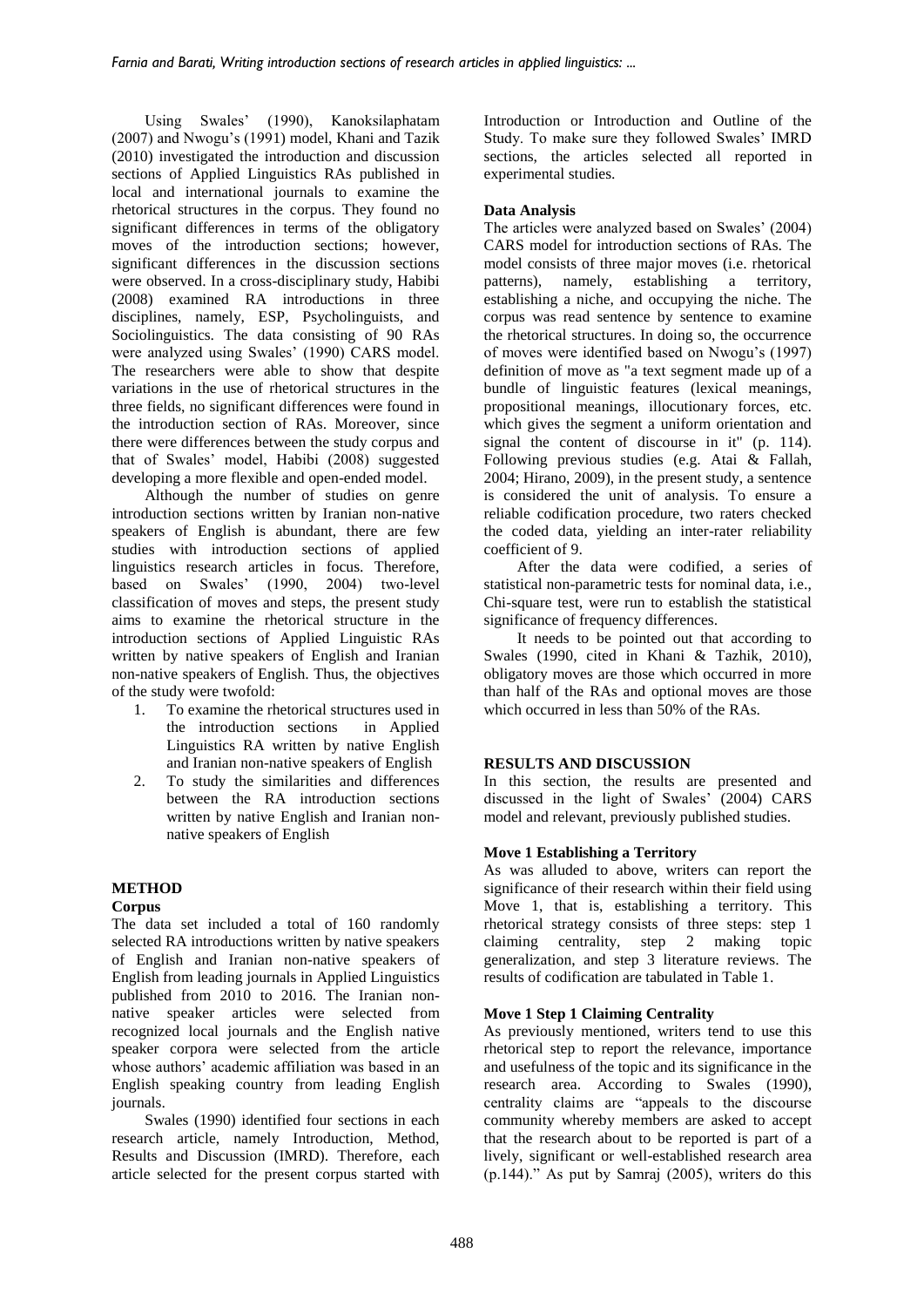by either discussing the importance of the topic in the real world or by stating the current activity in that area of research. The findings of the present investigation show that Move 1 step 1 appeared 100% in all articles in native and non-native corpus and thus was found to be an obligatory move.

|  | Table 1. Frequency of move 1 and its steps in native and non-native corpus |  |
|--|----------------------------------------------------------------------------|--|
|--|----------------------------------------------------------------------------|--|

| <b>Moves</b><br>Corpus           |        |                                                     | <b>Native</b><br><b>Corpus</b> |        | Non-native<br><b>Corpus</b> |        | df | X <sub>2</sub> |
|----------------------------------|--------|-----------------------------------------------------|--------------------------------|--------|-----------------------------|--------|----|----------------|
|                                  |        |                                                     | F                              | $\%$   | F                           | %      |    |                |
| Move 1                           | Step 1 | Claiming centrality                                 | 80                             | 100.00 | 80                          | 100.00 |    | 1.00           |
| <b>Establishing</b>              | Step 2 | Making generalizations of increasing<br>specificity | 53                             | 66.25  | 65                          | 81.25  |    | $.03*$         |
| a territory                      | Step 3 | Literature review                                   | 47                             | 58.75  | 20                          | 25.00  |    | $.00*$         |
| <b>Total number of instances</b> |        |                                                     | 180                            |        | 156                         |        |    | $.01*$         |

Some examples from English native speakers' corpus (henceforth, NC) and Iranian non-native speaker corpus (henceforth, NNC) are as follows:

*[NC] Students who engage in English for specific purposes benefit from access to and control of genres in their academic disciplines and workplace domains.*

*[NNC] There have been numerous approaches in the history of teaching writing: product approach, process approach, English for academic purposes.*

#### **Move 1 Step 2 Making Topic Generalization**

As noted above, this rhetorical step reports the current state of knowledge or practice. Results obtained for the present study displayed that move 1 step 2, i.e, making generalizations, appeared 53 times in native speaker corpus and 65 times in nonnative speaker corpus. Statistical analyses revealed a significant difference ( $p = 0.03$ ,  $\alpha < 0.05$ ). The Examples are shown as follows.

*[NC] Doctoral programs, which could be identified as being peopled environments, include multiple spaces and ongoing social interactions between people and texts.*

*[NNC] Nowadays alternative assessments such as portfolios, conferencing, peer assessment and selfassessment are used as an alternative to put an end to one shot traditional assessment.* 

### **Move 1 Step 3 Literature Review (Reviewing items of previous research)**

Through this rhetorical move, the writers are required to relate the studies conducted previously to that of the present study. The findings show that this step occurred 47 times in native writer corpus and 20 times in non-native writer corpus. Chi-square analysis confirmed the statistical significance of the difference in the use of this step ( $p = 0.00$ ,  $\alpha \le 0.05$ ). The following excerpts are the examples:

> *[NC] Martin and Schwartz (2005), in studies teaching fractions to nine- and ten-year-olds, found that using relatively unstructured manipulatives rather than well-structured manipulatives, resulted in better transfer to new problems.*

*[NNC] To investigate the value of portfolios as a tool for students' preparation of micro-level skills for their final examinations, Nezakatgoo (2005) made a comparison between portfolios based and non-portfolios based writing classroom. The result of the study revealed a significant difference between the two groups.*

Overall, the findings display that move 1 is present in the two groups of RAs. Like English L1 speakers in Sheldon's (2011) corpus, the native speaker corpus in the present study displayed more flexibility in using Move 1 than non-native speaker corpus as the number of instances abounds in native speaker corpus leading to producing a richer text. In fact, it can be concluded, through using a wide range of strategies that the writers tend to make their texts "more interesting, vibrant and relevant to the discipline" (Shehzad, 2006, p.139, cited in Sheldon, 2011).

## **Move 2 Establishing a Niche**

Move 2 is an essential move in developing introduction sections and connects move 1 (what has been done) to move 3 (what the present research is about). Put differently, it expresses the reason for which the study is conducted by claiming a "niche". To this aim, writers may either discuss the inadequacy or limitations of previous studies in effectively addressing the issues in question and covering the gap. Once a reader finishes move 2, she should have an insight as to what move 3 should be like (Swales & Feak, 1994). The results of move 2 across two corpora are reported in Table 2. As can be observed, results show a very slight fluctuation in the use of move 2 across the two corpora.

### **Move 2 Step 1A Counter Claiming**

This move represents opposing viewpoints or identifies the weakness in previous studies. The findings show that step 1A occurred 32 times in native speaker corpus and 26 times in non-native speaker corpus. Despite the difference, however, there was no statistically significant difference in the use of step 1A between native and non-native corpus (P = 0.35,  $\alpha$  <0.05), as shown in the following examples: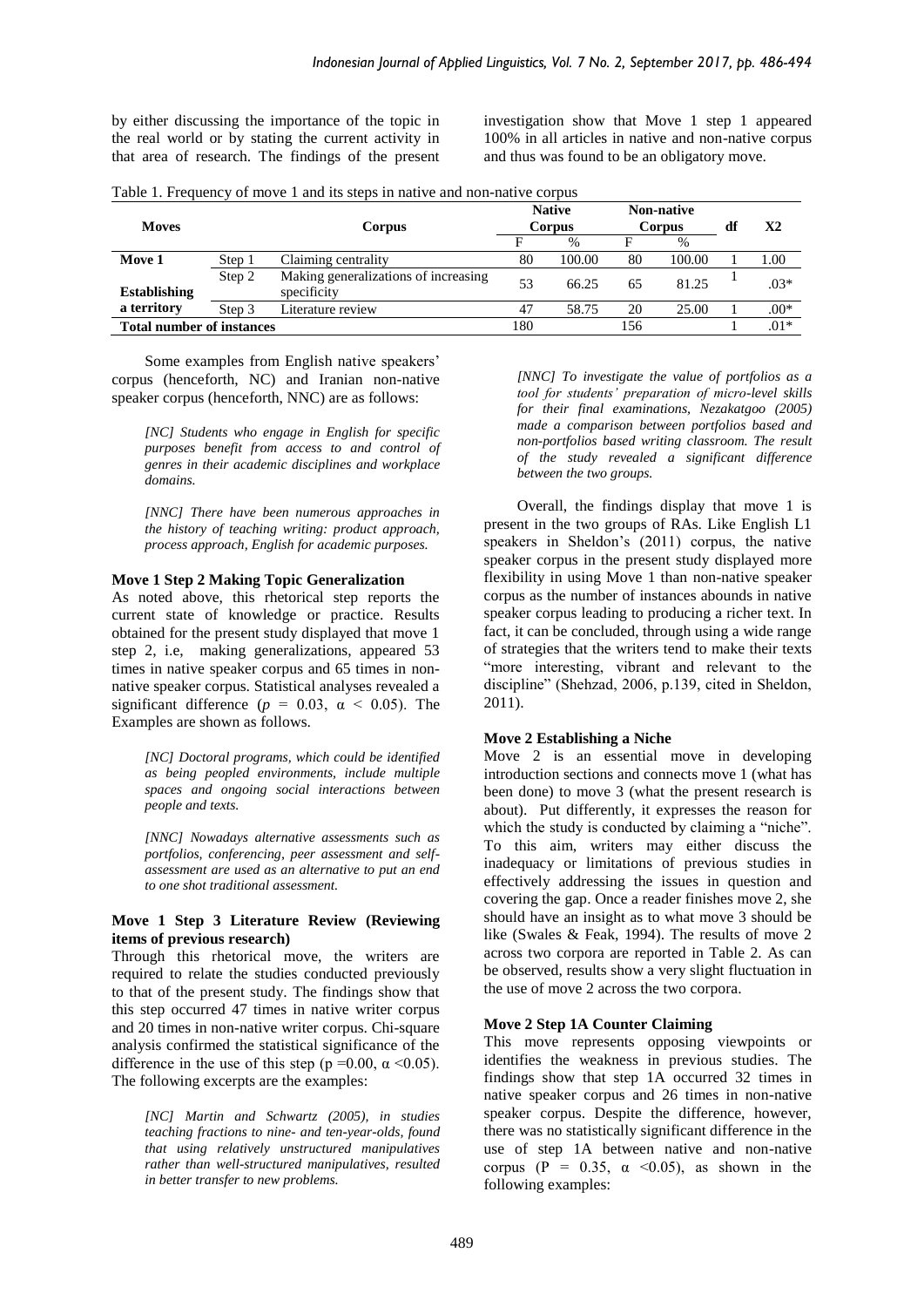*[NC] Contrary to Rounds` findings, Fortanet identified 'you' as the most frequently used pronoun in the lecture, colloquia and study group interactions and attributed the reduce occurrence of 'we' to an evaluation of academic speech towards 'I' and 'you'.*

*[NNC] However, it seems that an interactional practice has been left both under-represented and under-researched; that is wait-time, which refers to the duration of pauses either after a teacher's utterance, typically question, or a student's utterance, particularly response.*

|  |  |  |  |  | Table 2. Frequency of move 2 and its steps across the native and non-native corpus |  |
|--|--|--|--|--|------------------------------------------------------------------------------------|--|
|--|--|--|--|--|------------------------------------------------------------------------------------|--|

| <b>Moves</b>                     |         | Corpus                            | <b>Native</b><br>Corpus |       | <b>Non-native</b><br>Corpus |      | df     | X2     |
|----------------------------------|---------|-----------------------------------|-------------------------|-------|-----------------------------|------|--------|--------|
|                                  |         |                                   | E                       | $\%$  | F                           | %    |        |        |
| Move 2                           | Step 1A | Counter claiming                  | 32                      | 40.0  | 26                          | 32.5 |        | .35    |
|                                  | Step 1B | Indicating a gap                  | 54                      | 67.5  | 52                          | 65.0 |        | .77    |
| <b>Establishing</b>              | Step 1C | Question raising                  |                         | 5.0   |                             | 2.5  |        | .40    |
| a niche                          | Step 1D | Adding to what is known           | 14                      | 17.5  | 10                          | 12.5 |        | .38    |
|                                  | Step 2  | Presenting positive justification | 15                      | 18.75 | 6                           | 7.5  |        | $.01*$ |
| <b>Total number of instances</b> |         | 119                               |                         | 96    |                             |      | $.03*$ |        |

#### **Move 2 Step 1B Indicating a gap**

The writer reports the gap for which the study is being conducted. Again, the findings demonstrated a very slight fluctuation between the use of move 2 step 1B (indicating a gap) in native and non-native corpus. In fact, writers in the two corpora used this step very frequency as it appeared 54 times (67%) and 52 times (65%) in native speaker and non-native speaker corpora, respectively. Examples:

*[NC] Despite many scholarly insights and recommendations on EAP methodology, little is known about teachers` practices and conceptions of*   $methodology$  for *comprehension instruction. The gap is particularly wide in some countries where two groups of teachers, that is, ELT instructors and subject teachers, teach EAP reading comprehension courses.*

*[NNC] The majority of those studies were done in subject matters such as science, mathematics, physics, etc. Thus, research on the issue within the realm of second language learning and teaching is quite scarce in the literature.*

#### **Move 2 Step 1C Question raising**

The writer raises questions specifically with regard to previous research. The analysis shows that this move is the least frequently used steps in move 2. Results displayed four instances of this move in native corpus and two instances in non-native corpus, as shown in the examples below.

*[NC] On a global scale, we would like to know what the consequences of such multilingualism will be. Will linguistic diversity on the internet increase to match the diversity of its users?* 

*[NNC] However, the problem that arises about those studies is whether there is a significant difference between these two kinds of group working, asymmetrical and symmetrical.*

#### **Move 2 Step 1 D Adding to What is Known**

This step emphasizes the gap in the existing territory (Yayli & Canagarajah, 2014). As shown in the table, this step appeared 14 times in native speaker corpus while non-native speaker used it 10 times. Examples:

> *[NC] Hence, given the highly specific EAP contexts under study, more in-depth qualitative studies are required to explore teachers` voices and probe the cognitions and beliefs behind their reading comprehension policies and practices.*

> *[NNC] Hence, in light of the importance of MI theory, course materials should be used in a way that encompasses all the eight intelligences in the classroom.*

#### **Move 2 Step 2 Presenting Positive Justification**

This step often follows some gap in the existing literature to justify the present research. Results showed more variation in this step in the corpus. A statistically significant difference was observed across the corpora. More specifically, native writers tended to put more emphasis on presenting positive justifications in their research article introductions than non-native writers. The examples are as follows:

*[NC] Such comparisons can provide insights into how successful EAP instructors balance the need for making this discourse accessible to students in the process of developing academic English competence.*

*[NNC] This is the place that EFL teacher can act as facilitator and provide more language support for students in the groups, and she or he can remove, to some extent, the affective factors and encourage motivation and self-confidence of students.*

The frequent use of move 2 in the two corpora confirms that the fact it is a crucial component of the introduction section, though the native speakers used move 2 significantly more than non-native speakers. This is in line with previous studies (e.g. Khani & Tazik, 2010; Sheldon, 2011) where English speakers were reported to use move 2 more frequently than non-native English speakers. As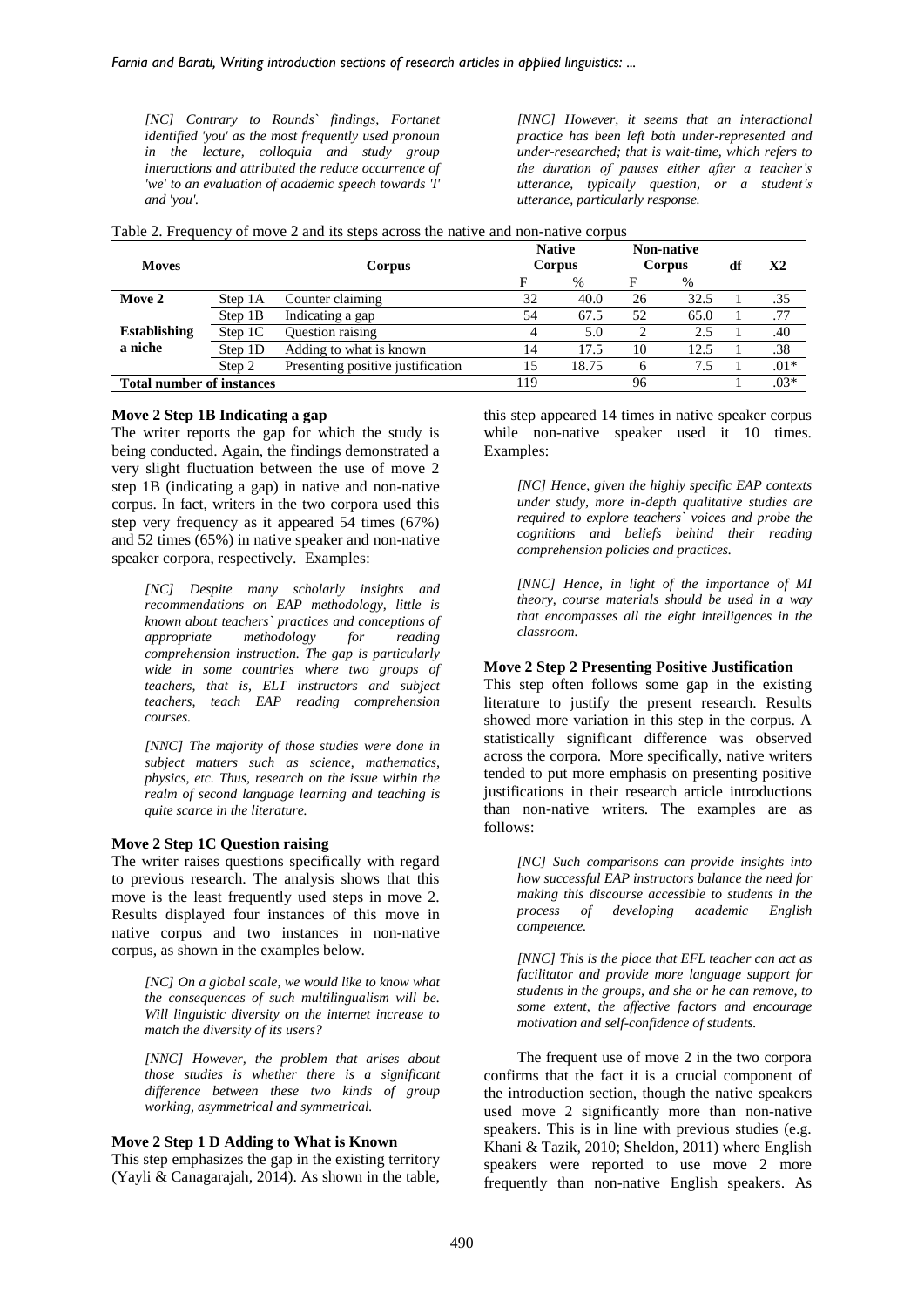Sheldon suggests, non-native speakers of English displayed a weaker version of this move, in comparison with native speakers. The low frequency of move 2 step 3, question raising, in the two corpora could be attributed to the fact that writers prefer to "find the gap in the previous studies rather than questioning the previous findings and, questioning previous findings with respect to the different context in which the studies under investigation have been done may not be valid and acceptable" (Khani & Tazik, 2010, p. 111). Another possibility of the low occurrence of question raising, as put by Burgess (1997, cited in Sheldon, 2011), is that the writers believe they belong to a "small community in which the writer is very likely to know key members of the community" (Burgess, 1997, p. 258).

# **Move 3 Occupying the Niche**

The final move in the CARS model is *occupying the niche*, the purpose of which is to make an offer to fill the gap (or answer the questions) that has already been developed in move 2. The writers report and discuss the purpose of their study and give the goals of their research away in move 3. According to Swales (2004), "in appropriate circumstances, early positive evaluations, early justifications, and early clarifications can work to both impress and reassure the reader that the paper is worth pursuing further (p. 232)." Through the application of move 3, occupying the niche, the writers report the goals, methods, and findings to the readers. The occurrence of move 3 and its steps in native and non-native corpus is presented in Table 3.

|  |  |  |  | Table 3. Frequency of moves and its steps across native and non-native corpus |
|--|--|--|--|-------------------------------------------------------------------------------|
|--|--|--|--|-------------------------------------------------------------------------------|

| <b>Moves</b>                     |        | Corpus                                             |     | <b>Native</b><br>Corpus |     | Non-native<br>Corpus |  | X <sub>2</sub> |
|----------------------------------|--------|----------------------------------------------------|-----|-------------------------|-----|----------------------|--|----------------|
|                                  |        |                                                    | F   | $\%$                    | F   | $\%$                 |  | <b>Sig</b>     |
|                                  | Step 1 | Announcing<br>research<br>present<br>descriptively | 75  | 93.75                   | 67  | 83.75                |  | .21            |
| Move 3                           | Step 2 | Presenting research question/hypothesis            | 28  | 35.00                   | 35  | 43.75                |  | .28            |
|                                  | Step 3 | Definitional clarifications                        | 14  | 17.50                   | 4   | 5.00                 |  | $.01*$         |
| Occupying                        | Step 4 | Summarizing methods                                | 21  | 26.25                   | 14  | 17.50                |  | .19            |
| the niche                        | Step 5 | <b>Announcing Principal findings</b>               | 14  | 17.00                   | 2   | 2.50                 |  | $.00*$         |
|                                  | Step 6 | Stating the value of the present research          | 23  | 28.75                   | 13  | 16.25                |  | .06            |
|                                  | Step 7 | Outlining the structure of the paper               | 32  | 40.00                   | 10  | 12.50                |  | $.00*$         |
| <b>Total number of instances</b> |        |                                                    | 207 |                         | 145 |                      |  | $.00*$         |

#### **Move 3 Step 1 Announcing present research descriptively**

The writer presents the purpose/aims of the research for the problems/gaps they have previously presented in move 2. As shown in the table, step1, which is an obligatory move in Swales' model, is the most frequently used step in the two corpora. Examples:

> *[NC] The purpose of the present study is to identify discourse strategies used in professional e-mail negotiation.*

> *[NNC] The purpose of this study is to investigate the effects of various scaffoldings in the reading comprehension development of EFL students in asymmetrical and symmetrical groups.*

### **Move 3 Step 2 Presenting research question/ hypothesis**

The results of the analyses show that non-native writers tend to use Step 2, presenting research questions/hypothesis*,* more frequently than native writers do. However, despite the difference, the analysis indicated no significant differences in the two corpora. Examples:

*[NC] The following questions are addressed in the present study: What does the qualitative research on mentor education focus on?*

*[NNC] To achieve the purpose of the study, the following research questions were put forth: What kinds of ideologies are promoted through the "Spectrum" and "True to Life" textbook series imported and used in Iran?*

# **Move 3 Step 3 Definitional clarifications**

The writers explain the operational definition of their keywords in this move. Step 3, *definitional clarification* was the least frequently used step by non-native speakers. The analysis shows that whereas native speakers used this step 14 times, their non-native speaker counterparts employed it 4 times in their introduction sections. In other words, native speakers used these steps significantly more frequently than non-native speakers ( $p=0.01$ ,  $\alpha$ ) <0.05). The following excerpts are the examples:

> *[NC] The term "conjunction" is used here to refer to words that are traditionally classified as conjunctions even though they may not functions as conjunctions, that is, as linking elements between words, phrases or clauses.*

> *[NNC] The focus of this study is on SA which is defined by Andrade, Du, and Mycek (2010) as "a process of formative assessment during which students reflect on the quality of their work, judge the degree to which it reflects explicitly stated goals or criteria, and revise accordingly" (p. 3).*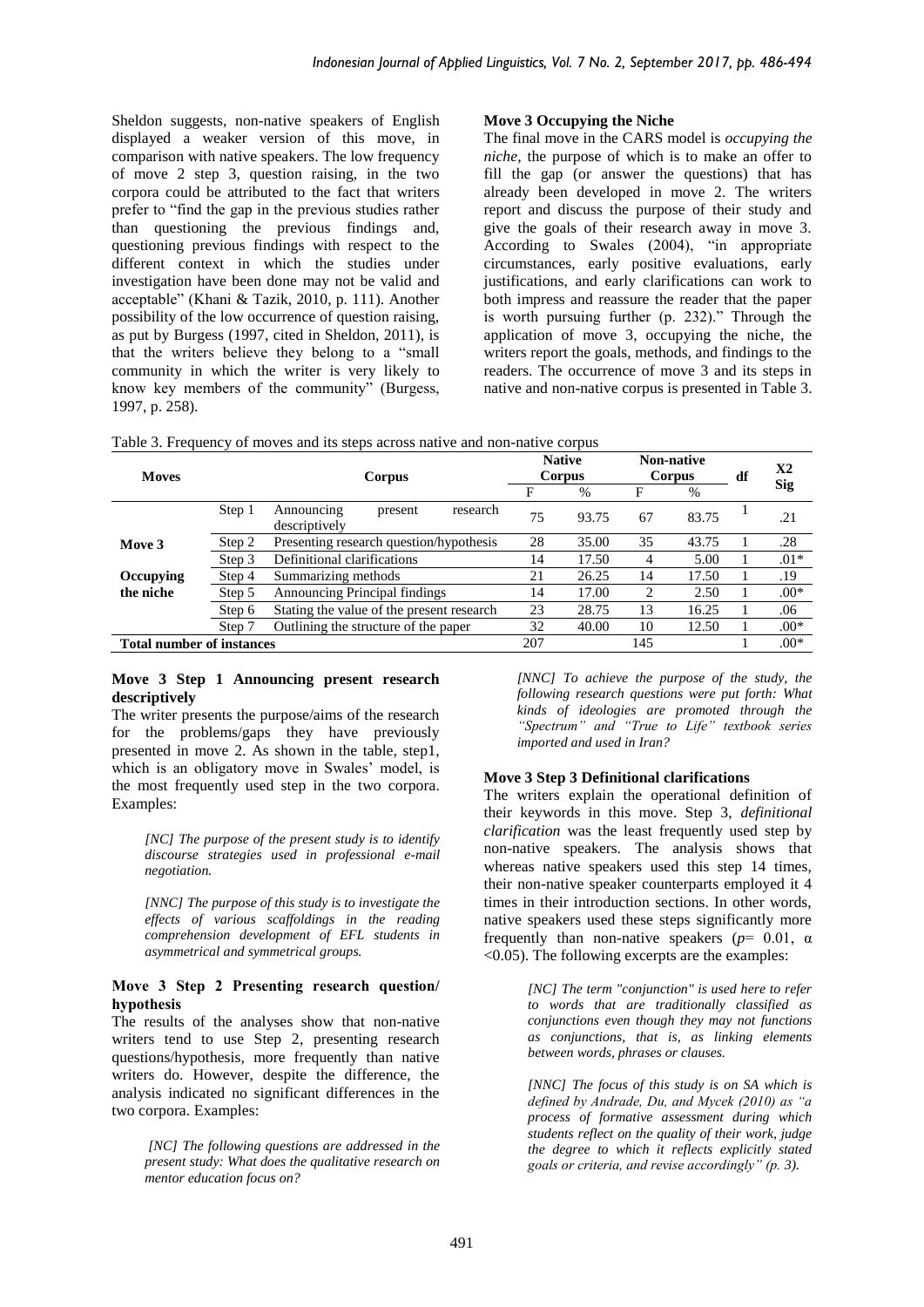### **Move 3 Step 4 Summarizing methods**

The writer reports a summary of the methods applied to conduct the research. As the findings displayed, step 4, *summarizing method,* occurred 21 times in native speaker corpus while in the nonnative writers' sample the number was 14. The difference, however, was not statistically significant. Examples:

> *[NC] This work builds on and extends Oswald and Plonsky`s (2010) review, partially replicating metasyntheses in other social sciences that have sought to better understand the distribution of effects in their respective fields.*

> *[NNC] In this study, a level specific approach was taken. In other words, an approach in which the tasks used were each targeted at one specific level; the written responses of the students were assessed by having trained raters assign a fail/pass rating using level-specific rating instruments.*

#### **Move 3 Step 5 Announcing principle findings**

Through this step, the writer reports the major findings of their study. Data analysis suggested that there is variation in the use of this step in the corpus. This step appeared 14 times in native speaker corpus while it was used only 4 times in the non-native speaker corpus. In other words, native speakers used this step statistically more frequently than native speakers ( $p= 0.01$ ,  $\alpha \le 0.05$ ). Examples:

*[NC] As shown in Table 1, the prevalence estimates provided by different demographic studies vary between 1.3% and 10.3%.*

*[NNC] In the processing, it has been found that the high span participants were able to retrieve the filler from their WM faster than the low span participant.*

### **Move 3 Step 6 Stating the value of the research**

The writer reports the significance of the current study. This was found 23 and 13 times in native speaker and non-native speaker corpora, respectively. Chi-square analysis showed a slight similarity in the use of this step, as reflected in the examples below:

*[NC] This research responds to the call for research on the theory of mitigation in general and considering Spanish language.*

*[NNC] The current study may contribute to SLA research beyond oral data to data from written sources.*

## **Move 3 Step 7 Outlining the structure of the paper**

Through this step, the writer discusses how the paper is organized or in what order the content is discussed. The outcomes show that this step is differentially used in that it appeared 32 times in native speaker corpus while it was used only 10 times in non-native speaker corpus. Chi-square analysis established significant differences in the application of this step. The examples are:

*[NC] To frame our discussion, we provide an overview of the 'Write Like a Chemist' project, including its impetus and the four genres targeted for analysis and instruction. We then focus on just one genre, the chemistry journal article, and our analysis of its organizational structure, and compare it to journal articles published in biochemistry, an overlapping discipline. We conclude with pedagogical implications and tips for ESP professionals engaged in genre analyses.*

*[NNC]In what follows, we review several related studies on collaborative writing (collaborative composing) following with two studies on collaborative planning in L2 oral performance.*

Overall, move 3 step 1 (announcing the present research descriptively) was found to be the most frequently used step across the two corpora, a finding which accords with similar studies (e.g. Khani & Tazik, 2010). The findings also consistent with Swales' (1990, 2004) statement considering move 3 step 1 as an obligatory step across introduction sections of research articles. Comparative cross-cultural studies of languages other than English have demonstrated that the discrepancy in textual organization of each language could be attributed to both linguistic factors and cultural norms of writers' L1 (Fredrickson & Swales, 1994; Taylor & Chen, 1991, cited in Sheldon, 2011).

### **Pedagogical Implications of the Study**

Flowerdew (2015) believes that Swales' Genre Analysis has had a tremendous influence on writing pedagogy in academic, research-related fields, and also language pedagogy. In fact, a particular purpose of genre analysis is pedagogic in that it makes prescription about the layout, organization and proper language for a specific writing or speaking task. From a pedagogical vantage point, Swales (1990) calls for "sensitizing students to rhetorical effects, and to the rhetorical structures that tend to recur in genre-specific texts" and proposes that "consciousness-raising about text-structure will turn out to be as important as it has been shown to be for grammar" (p. 213).

Pedagogic reasons for genre analysis are gaining prominence with the surge of interest in writing research articles. Studies based on genre analysis can help students become more effective writers in that they shed light on the rhetorical patterns utilized by eminent authors to produce a persuasive scholarly written discourse.

The outcomes of this study also contribute to the knowledge base and offer helpful insights which could be built on to link cross-cultural studies in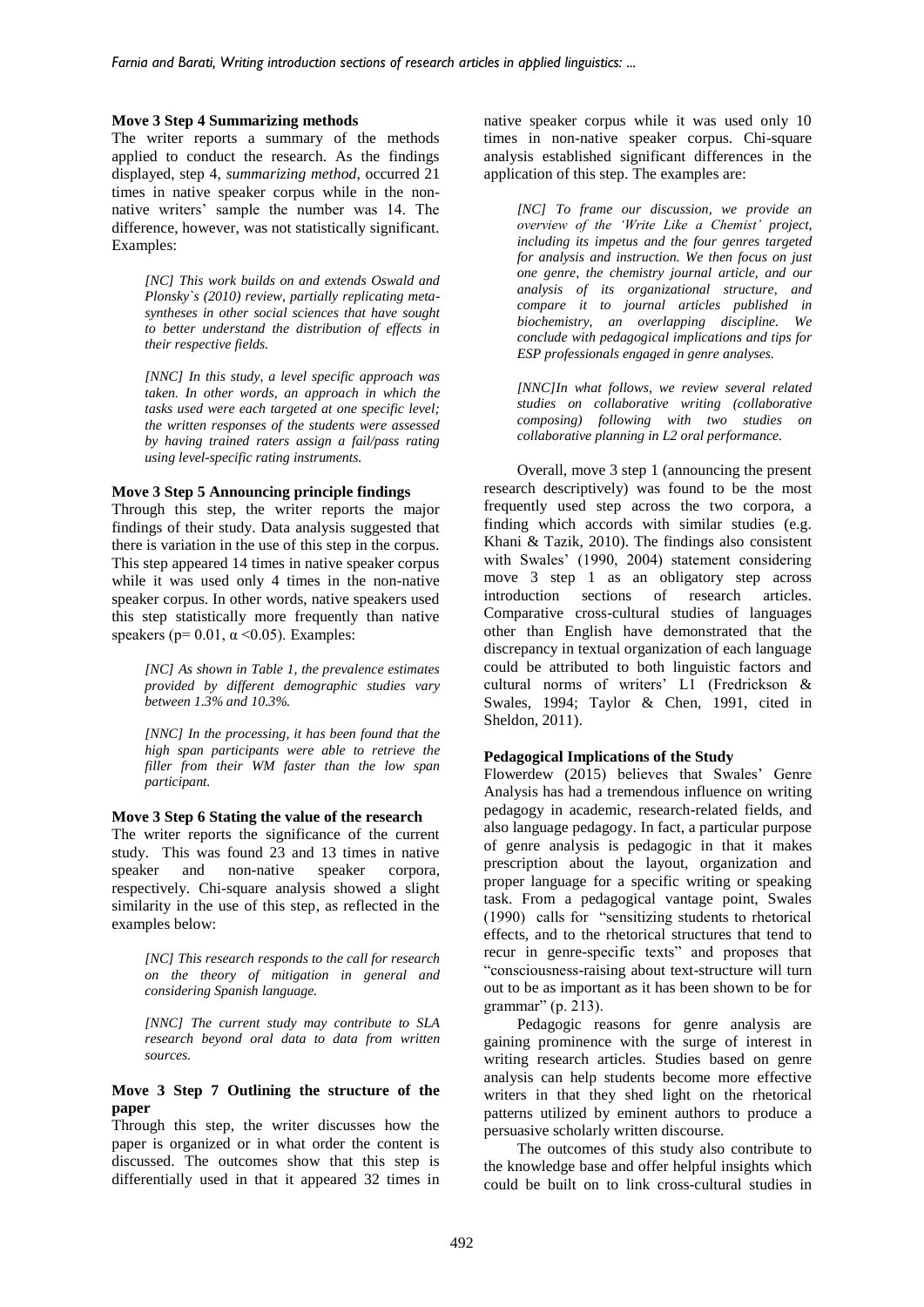academic writing to promoting non-English academics' writing ability. Succinctly put, this study might be of interest to those scholars, especially Iranian ones, who wish to publish in international English-medium journals as the findings can help them prepare articles which are appealing to a wider spectrum of audience and cultural contexts by avoiding the transfer of typical first language (L1) features into their L2 discourse.

The findings of this study revealed the schematic structures of introduction sections of research articles. Therefore, it can help teachers to teach the way an academic text is typically organized in a more effective manner in writing and reading classes. Additionally, the results can help writers and readers to perform more professionally. They may also be of help in training non-native English writers to prepare and submit research articles to prestigious journals.

# **CONCLUSION**

The present study analyzed genres in the introduction sections written by native and nonnative writers. Generally speaking, results displayed that English native speakers used significantly more strategies (i.e. application of the moves and steps) to develop the introduction sections of applied linguistics research articles than Iranian non-native speakers of English. Such studies would benefit those EFL writers and early-career researchers who are incognizant of the way rhetorical structures of different sections of research articles vary across disciplines, sub-disciplines, and languages (Khani & Tazhik, 2010). The findings of the present study could contribute to the available knowledge of cross-cultural studies in academic writing to nonnative English speakers in general and to non-native English novice writers in particular. In effect, the chief advantage of genre studies is to develop awareness in students' academic writing across languages through consciousness-raising (Martín-Martín, 2013). This field of inquiry is far from exhausted as further studies are definitely needed to examine the variation of moves and steps in other disciplines. Interviews could also possibly provide a wider insight as to why writers develop introduction sections the way the results of this study revealed.

# **REFERENCES**

- Abdullah, S. (2016). An analysis of cross-discipline research article introduction structures through a modified Create-A-Research-Space (CARS) model. *EFL Journal, 1*(1), 1-16.
- Ahmad, U. (1997) Research article introductions in Malay: Rhetoric in an emerging research community. In A. Duszak (Ed.), *Culture and Styles of Academic Discourse* (pp. 273–304). Berlin: de Gruyter.
- Anthony, L. (1999). Writing research article introductions in software engineering: How accurate is a standard model? *IEEE Transactions on Professional Communication*, *42*(1), 38-46.
- Atai, M. R., & Fallah, S. (2004). A contrastive genre analysis of result and discussion sections of applied linguistic research articles written by native and non-native English speakers with respect to evaluated entities and ascribed values. *Proceedings of the Pan Pacific Association of Applied Linguistics (PAAL) conference,* Japan.
- Bhatia, V. K. (1993). *Analyzing genres: Language use in professional settings.* London: Longman.
- Brett, P. (1994). A genre analysis of the results section of sociology articles. *English for Specific Purposes, 13*(1), 47-59. [https://doi.org/10.1016/0889-4906\(94\)90024-8](https://doi.org/10.1016/0889-4906%2894%2990024-8)
- Burgess, S. (1997). *Discourse variation across cultures: A genre analysis study of writing on linguistics* (Unpublished doctoral dissertation). Centre for Applied Language Studies: The University of Reading, Reading, UK.
- Duszak, A. (1994). Academic discourse and intellectual styles. *Journal of Pragmatics, 21*(3), 291-31. [https://doi.org/10.1016/0378-](https://doi.org/10.1016/0378-2166(94)90003-5) [2166\(94\)90003-53](https://doi.org/10.1016/0378-2166(94)90003-5)
- Fakhri, A. (2004). Rhetorical properties of Arabic research article introductions. *Journal of Pragmatics, 36*(6), 1119–1138. <http://doi.org/10.1016/j.pragma.2003.11.002>
- Fallahi, M. M., & Mobasher, A. (2007). Genre analysis of introduction section of English and Persian articles in mechanics. *TELL, 1*(2), 59- 73.
- Flowerdew, J. (2011). Some dichotomies in genre analysis for languages for specific purposes. In V. Bhatia, P. S. Hernandez, and P. Perez-Paredes, (Eds.), *Researching Specialized Languages* (pp.139–154). Amsterdam: John Benjamins.
- Flowerdew, J. (2013). *Discourse in English Language Education,* England: Routledge.
- Flowerdew, J. (2015). John Swales's approach to pedagogy in Genre Analysis: A perspective from 25 years on. *Journal of English for Academic Purposes*, *19*, 102-112. http://dx.doi.org/10.1016/j.jeap.2015. 02.003.
- Fredrickson, K., & Swales, J. (1994). Competition and discourse community: introductions from Nysvenka studier. In B. Gunnarson, B. Nordberg, & P. Linell (Eds.), *Text and talk in professional context* (pp. 103–136*)*. Berlin: De Gruyter.
- Frow, J. (2005). *Genre.* London: Routledge.
- Habibi, P. (2008). Genre Analysis of Research Article Introductions across ESP, Psycholinguistics, and Sociolinguistics.